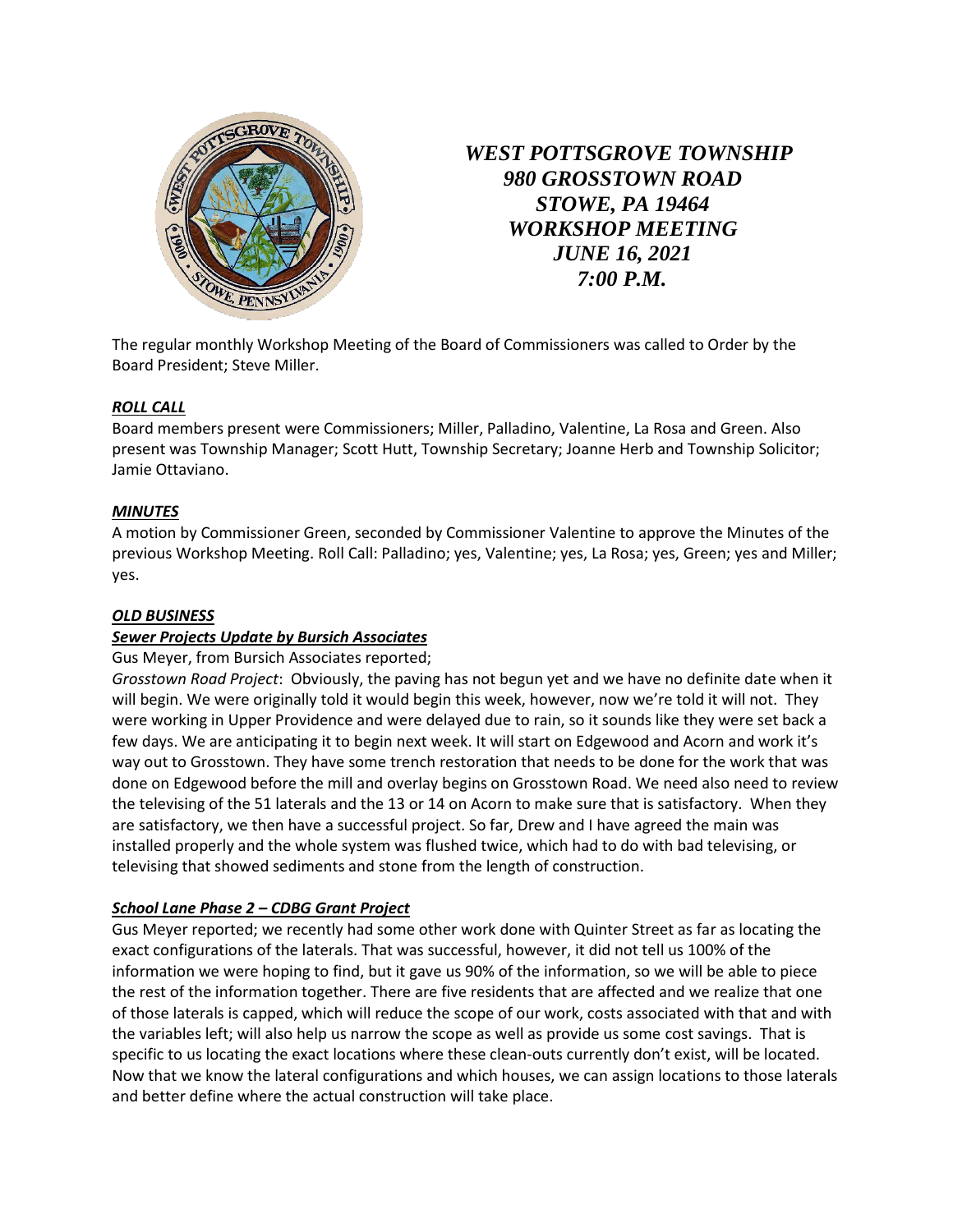If you remember; we had a large concrete sidewalk out in front of a commercial business and without knowing the information, we had to include 100 square yards of concrete replacement in case it went diagonal right through all of that. With that information, we will now be able to reduce concrete costs. There is some talk about combining the two projects. We looked at different scenarios and have one pending unknown right now which is; if we combine these projects, will the County allow us to combine the Grant monies as well. We get \$200,000 for each project. If we do School Lane this year, taking the sewer components out of the Phase II project, there will be a \$170,000 cost associated with that and it's roughly a \$60,000 cost savings with taking the sewer out of it. If we do it next year, the combination of Quinter and School Lane, and I mean by next year; starting this year and the paving done next year; the first scenario being that you combine both projects and wait until next year to complete them. They would go out to bid in October, award the bids sometime around the holidays, the project would start sometime after that weather permitting, and the paving would take place right at the fold of the project. In that scenario and with the hopes the County would allow us to combine the resources; the Township would only have to put out an estimated \$40,000 total for both projects. Mr. Meyer continued; if we do the other scenario and start this year/fall, and not do the overlay and paving until next year, there will still be a substantial cost savings, which I would estimate about \$25,000. One variable we haven't thought of yet and needs to be discussed; can we use Liquid Fuels monies to do just the trench restoration on Quinter Street. I don't see why not, but we'll have to talk with PennDot. The trench restoration cost associated with doing the work this year, which is essentially and extra inch and a half of base course for Quinter Street, increases the cost by about \$13,000 to \$15,000. Yet, at the same time you're saving \$60,000 by not doing the sewer work. Referring to School Lane, Mr. Meyer stated; I just drove my Tahoe through it the other day and was really surprised at how bad School Lane is. I understand you want to get this done, but it still gives you a good road, noting; just like Roberts Drive and the condition it is in now is what you would have for the wintertime if you choose to combine them; start this year and finish the overlay next year. Ultimately, our recommendation would be to combine the projects and get clarification from the County, specifically whether they will allow the CDBG funds that won't be fully utilized on School Lane, to be rolled over into the Quinter Street project. We estimate the Township's buy-in would be approximately \$40,000 if that would happen. Either one of those scenario's; if we combine them, whether we start this year or put it out next year; gives you a decent road. It is a matter of if you want to go through another winter with the condition School Lane is in. Mr. Meyer stated; there's definitely three options, noting; you can do them separately or combine them and start this year, knowing there are some materials some people can't even order right now, so in a time frame standpoint, we're thinking every contractor is going to want and additional 30-60 days on their contract. I also spoke with Scott on what you might call cost savings, even though you want to have the project done properly from School Lane Phase I, the so-called speed bump on School Lane and Race Street and some of the pulling that is happening on School Lane in between the alley and ADA Ramps. There was \$35,000 not paid to the contractor that was agreed upon, noting; there are some things that should be addressed in School Lane Phase I yet. They aren't a safety issue, but they weren't done properly and another aspect of the project that may have to be considered. Mr. Meyer stated; if we do the project of School Lane this year it will cost the Township \$170,000, and if we do it in 2022 we are looking at \$155,000. If we combine the two, without knowing what the County's answer would be; there is a good possibility the total buy-in for both projects would only be \$40,000. We do not know what the bids for Quinter Street will come in at, although we can anticipate they will come back cheaper than what they did originally. Part of the paving aspect is a variable as well, with the use of Liquid Fuels funds.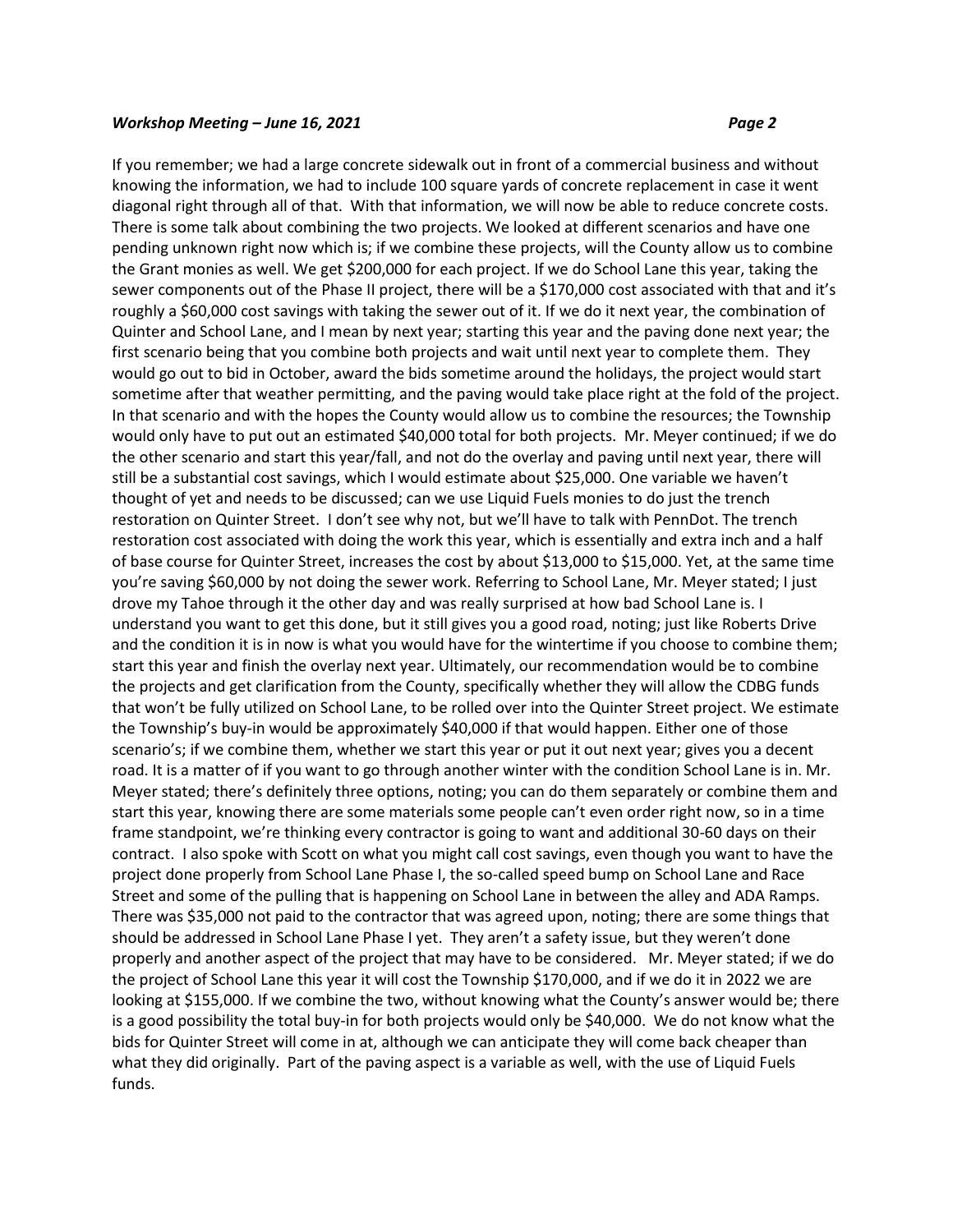I'm anticipating seeing a \$15,000 to \$25,000 cost reduction now, with the information we can include with the Quinter Street package. Vice President Palladino asked; if you combine the two and it goes over the amount; we have a chance of losing both Grants, is that correct? Mr. Meyer stated; yes, if you would choose not to accept that price, whatever it may be. Vice President Palladino noted; we keep pushing School Lane off and it should have been done two years ago, adding; as it is now, it is almost impossible to go across it without breaking something. Commissioner Green asked; who was quality control on the final inspection of School Lane Phase I? Mr. Meyer stated; we were. Commissioner Green stated; so in other words, you guys missed that stuff that you're saying is there now. Mr. Meyer stated; no, we caught it and reported that this is wrong. Commissioner Green commented; but Scott is just finding out about it now, how did you just notify him about that now? Mr. Meyer stated; we notified Craig about it right away; about two years ago this happened. Commissioner Green noted; ok, so you did notify us at the time, it just was not with Scott. Mr. Meyer stated; correct and I would bet that it's in the Minutes, if I had to guess. Mr. Meyer continued; I believe it was installed like that and Craig found it while responding to an incident in the firetruck. President Miller commented; are you guys looking into whether we can combine things or what we can use it for? Mr. Meyer stated; we can combine the projects, the County has no problem with that; it's whether or not they will allow us to roll over that. We've asked the County if it's plausible and haven't gotten a response yet. With regards to Tom's point; I understand as well, wanting to see that road repaired and in decent condition as soon as possible. Like I said; there are a few options and if you combine the projects there are combined demobilization costs, you will save on soft administration costs from us because you'll be administering one contract as opposed to two and time in the field should be reduced as well; there are a lot of pros to this. The biggest con Tom has already mentioned; if you fully delayed it until next year, and whether or not it can be patched; that I don't know. As soon as we have the answers from the County and when we look into if Liquid Fuels funds are eligible for use of just the trench restoration; that will save the \$16,000 of the increase. Once Drew and I can zero in on the details that are yet to be determined on the physical property on Quinter Street, we will have a number within \$5,000 as to where a good estimate should be.

Vice President Palladino commented; are we bypassing this and leaving School Lane alone? President Miller stated; no, I thought he was going to get further information. Vice President Palladino commented; what further information do you need; he laid out everything that could possibly happen. President Miller noted; that is fine. Vice President Palladino noted; including the fact we could lose both Grants. President Miller noted; it's up for discussion. Vice President Palladino stated; all I know is School Lane was supposed to be done two years ago, with a sewer line; which later the sewer line was eliminated. Part of that money went to Sylvan Drive to put a sewer line in there. What I do not understand is where this portion of the Grant is coming from, because all of that Grant money was to do School Lane overlay and the sewer line. When the sewer line couldn't get tied into Pottstown, that money was moved to Sylvan Drive; so where is the rest of this \$200,000 coming from? Mr. Meyer asked; the Grant money? Vice President Palladino stated; that's correct, the Grant money for School Lane. Mr. Meyer stated; it's coming from the County. Vice President Palladino stated; yes, it's coming from the County, but that money was moved when the sewer line could not be installed on School Lane. Mr. Meyer stated; that is not what I understand. Mr. Hutt commented; they still have us at the full \$200,000 amount in their system. Vice President Palladino stated; there is a \$200,000 in that system, but that money was also moved from the project to Sylvan Drive. Commissioner Green noted; it was allocated for the Sylvan Drive project which was not overlaid. There should be a portion of that left over; so where did it go? Mr. Meyer stated; Sylvan was never overlaid.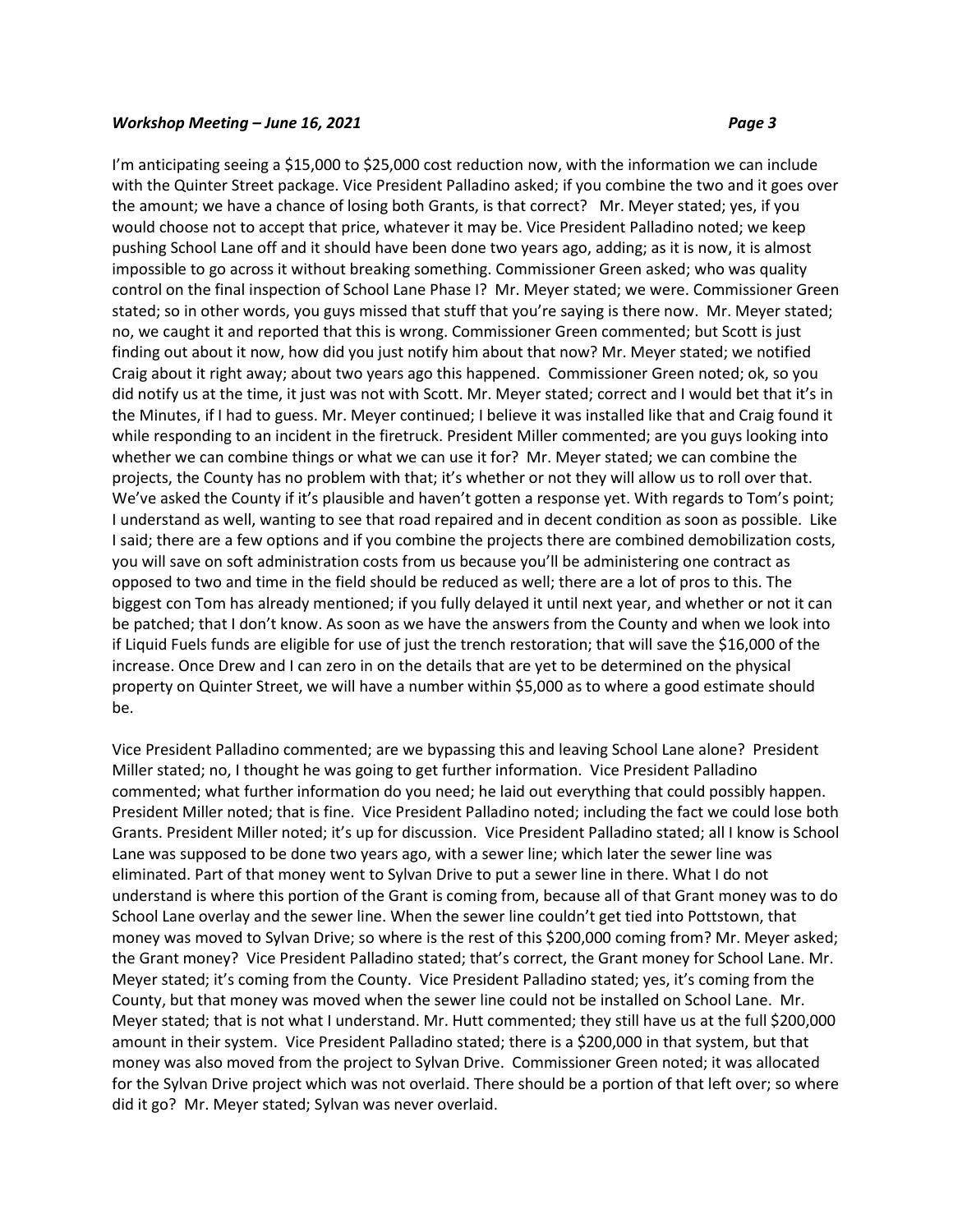Vice President Palladino stated; they had to go to the County to get permission to move the Grant to there; so what happened in between and why is there \$200,000 left? Vice President Palladino asked; what did that project cost up on Sylvan Drive? Mr. Meyer stated; I couldn't tell you off of the top of my head; I want to say \$160,000. Vice President noted; before you make any type of judgement on the fact we have \$200,000, I think there was a mistake made in the County paperwork. Commissioner Green stated; we should have the money from the overlay left. Vice President Palladino stated again; that money was moved. The Sewer Authority had to get permission from the County to move the money from School Lane to Sylvan Drive. Commissioner Green commented; I don't remember the Sewer Authority reporting they paid anything out of their account for it, I thought it all came from the Grant. Mr. Meyer stated; in my experience, we would've had to ask for an extension for that Grant continuously, to keep it active. Commissioner Green stated; we did, I remember Craig asking for an extension for that Grant and we got the extension, which was stipulated for work on Sylvan Drive. Mr. Meyer stated; what I suspect happened was; that happened and a new application was applied for on School Lane all over again. Commissioner Green stated; so we have new \$200,000 Grant then. Mr. Meyer commented; that's what construction cost eligibility is for the program, \$200,000 and typically you always get it if you exceed the cost of your project; which most do. Vice President Palladino stated; I don't remember anyone coming to this Board and saying can we apply for another Grant for Sylvan, adding; I sit on this chair, but I'm not asleep. President Miller agreed, stating he didn't remember that either. Mr. Meyer stated; we will have to check with County on this, but we are under the understanding that \$200,000 is available. President Miller commented; if there is another \$200,000, there should be another \$40,000 that was left from that other Grant for the overlay. Mr. Meyer stated; and if there was, you would've needed to continually extend that Grant, or you would've relinquished those funds. Commissioner Green noted; if the money was there, why wasn't it overlaid? Mr. Hutt asked what time of year it was, to which Mr. Meyer noted; it was October. Vice President Palladino stated; you know and I know that if that sewer project would've moved through School Lane, we would've not been talking about Quinter Street because the pinch points would've been changed, and when Pottstown came back to us and said; fine, you can tie in but you have to do our road; it was an impossibility to put that sewer line down through School Lane.

A motion by Commissioner Green, contingent upon our findings with regards to the \$200,000 Grant that we received with the School Lane project road overlay, and not combining anything; just doing School Lane, to move forward on this, Vice President Palladino seconded it. Roll Call: Palladino; yes, Valentine; yes, La Rosa; yes, Green; yes, Miller; yes.

President Miller commented; you need to find out what we have to do. Mr. Meyer stated; we might not have a project. Vice President Palladino stated; everyone has this Quinter Street pinch point in their head.

Commissioner Green amended the original motion he made, making another motion; contingent on how this works out, if there's money left over from Sylvan Drive; we get that on the books and get that overlaid this year. Mr. Hutt noted; I don't think that is this at all based upon having to continually file for extensions, adding; I'm not aware of any of that. Solicitor Ottaviano asked; was the Grant applied through the Sewer Authority? Mr. Meyer stated; I would imagine it would've been back then. Mr. Hutt noted; which one did we change recently; we changed over Quinter to School Lane, to the Township from the Authority.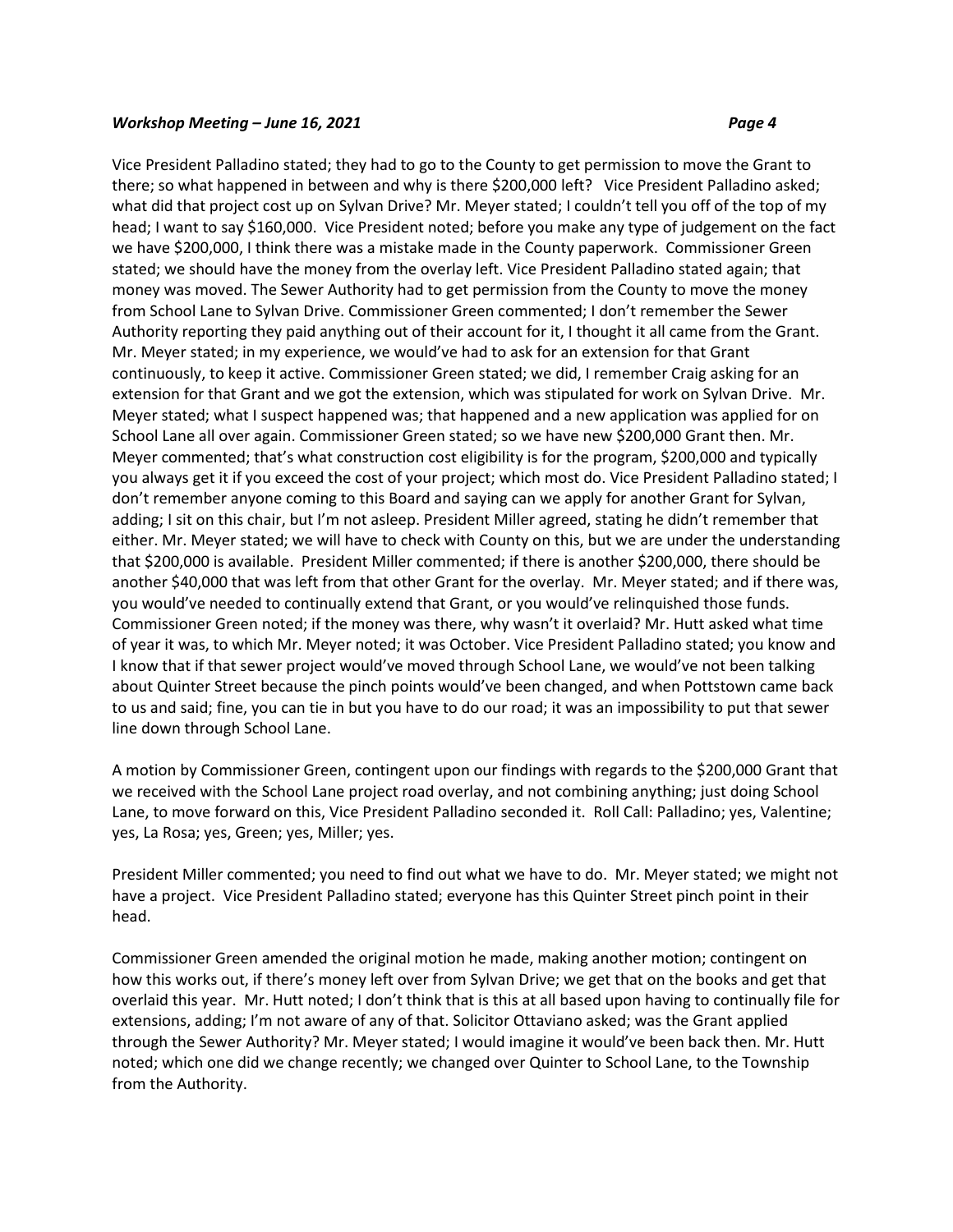Solicitor Ottaviano stated; correct, that was in an email I had sent to the County. My point was, the application came in through the Sewer Authority and the Sewer Authority hasn't been in existence, so no one has been applying for extensions for that Grant.

Commissioner Green stated he would like to change the motion to; making Sylvan Drive the next priority when it comes to overlay, after School Lane, Vice President Palladino seconded this motion. Roll Call: Palladino; yes, Valentine; yes, La Rosa; yes, Green; yes, Miller; yes.

Mr. Meyer stated; I would assume the funding for Quinter Street; we would continue moving on with that, putting it out to bid in the fall as planned. We also move forward with School Lane as planned, it is still going to happen.

# *Update on Municipal Projects by Bursich Associates*

Mr. Hutt reported on *Old Reading Pike*; on June 10, the Draft Project Closeout Payment Reimbursement Package was forwarded to DCED for their review and comments. Bursich Associates will be handling the final on that.

Mr. Hutt also reported on *Murgia Park Phase 3*; Bursich has updated the potential trail line from the previous sketch and attached a copy for the Township reference. There will be additional Engineering costs associates with permitting, design and bidding any future phase of the park. No additional work will be performed for this project without approval from the Township.

# *Nagle Road – Low Volume Road Grant*

Mr. Hutt reported; since both Townships; Upper and West, have executed the Cost Sharing Agreement, Bursich is looking for our Board's final approval to move forward and complete the Grant package to MCCD for consideration to receive the Low Volume Road Grant funding. PennDot will also be provided plans and specs so we can utilize Liquid Fuels for the project.

A motion by Vice President Palladino, seconded by Commissioner Green to approve moving forward and complete the Grant package. Roll Call: Palladino; yes, Valentine; yes, La Rosa; yes, Green; yes, Miller; yes.

Commissioner Valentine asked; Nagle Road is no sidewalk or curb, it is all just macadam right now, right? Why can't we look for a Low Volume Road Grant for Bowman Lane, noting; that is in horrible shape. He added; there are homes up there that are paying taxes. Mr. Hutt noted; there is also a discrepancy with the name we call Bowman's Lane and it being an alley, so we need to finalize that part. Commissioner Valentine noted; I know it's called Bowman's Lane, I don't know what it says on the maps. Vice President Palladino stated; if you look at it on the maps, it is an alley and is not an ordained road; although we fill in the potholes and run a snowplow through it, which has been done forever.

# *Use & Occupancy Ordinance*

Solicitor Ottaviano reported; at our last meeting two weeks ago, I had a Draft of a Use & Occupancy Ordinance that we had a discussion about. This Board authorized me to advertise it, which was properly advertised in the Pottstown Mercury on June 1. This Use & Occupancy Permit better insures that the property located within the Township, whether it is commercial or residential property; is up to code.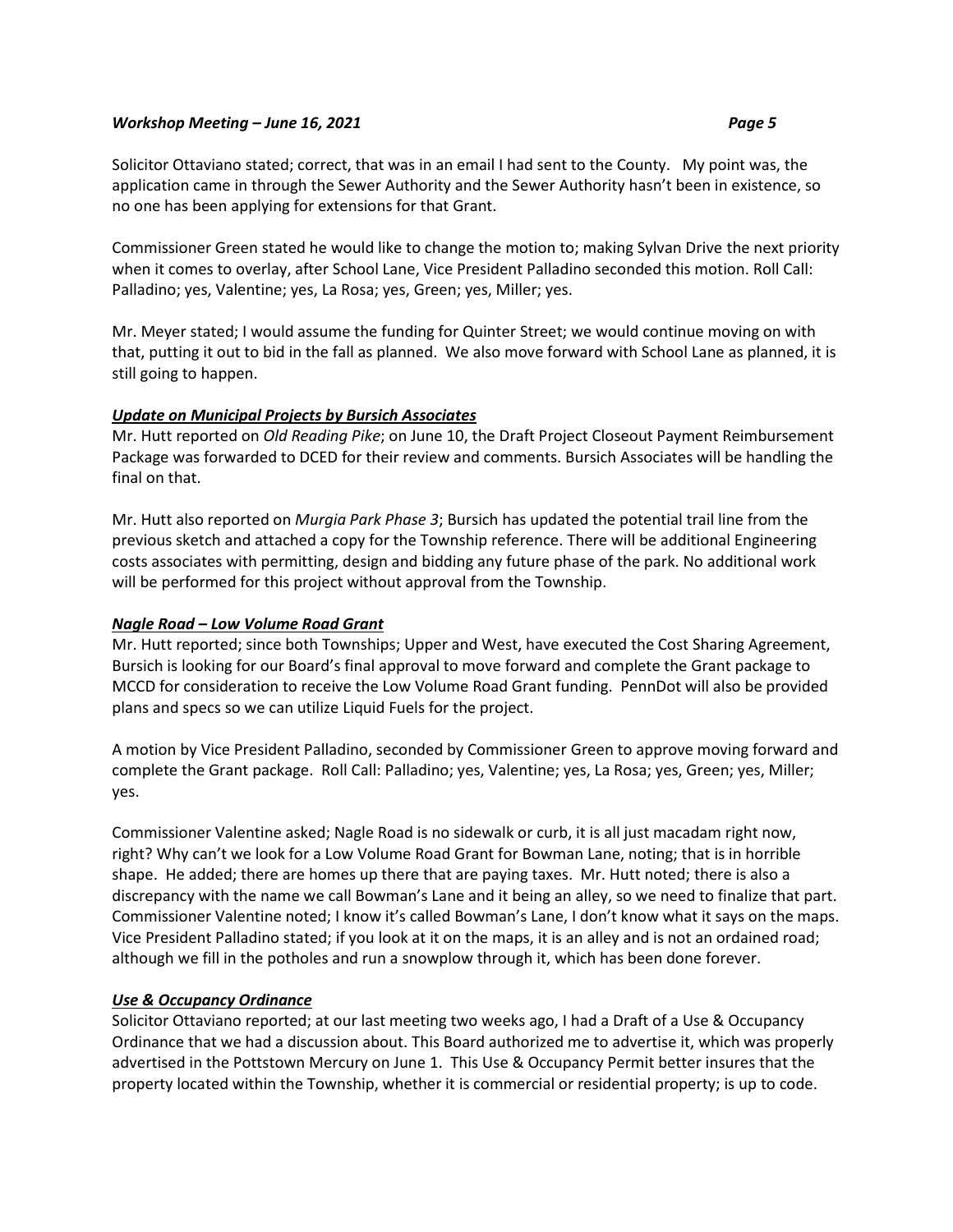What will trigger this Ordinance is when that property is going to be transferred or sold to someone else. It puts the burden on the sellers to apply for an application and makes sure the property is up to code prior to the transfer. Scott, Joe Chrisman and I have a meeting scheduled for next Tuesday. Should this Board adopt this Ordinance tonight, our next steps would be working on an Allocation with Joe's input, as well as a Fee Schedule with Joe's input, bringing it before the Board for your review. Commissioner Green asked if the Use & Occupancy Ordinance applies to rentals and leased properties as well, adding; in other words, if someone rents or leases a property; they need a Use and Occupancy inspection. Mr. Hutt noted; even if it is the same renter every two years, they still need an inspection. Solicitor Ottaviano stated; it does, you are correct and is already on the books that way.

A motion by Commissioner Green, seconded by Commissioner La Rosa to approve and adopt the **ORDINANCE OF THE TOWNSHIP OF WEST POTTSGROVE, MONTOMGERY COUNTY, PENNSYLVANIA, MONITORING AND REGULATING LEASED PROPERTY AND PROPERTY IN WHICH TITLE OF OWNERSHIP IS TRANSFERRED AND REQUIRING AN INSPECTION OF SUCH PROPERTY TO ENSURE COMPLIANCE WITH THE TOWNSHIP PROPERTY MAINTENANCE, USE AND ZONING CODES AND REQUIRING THE ISSUANCE OF A CERTIFICATE OF USE AND OCCUPANCY PRIOR TO THE TRANSFER OF PROPERTY IN THE TOWNSHIP.** Roll Call: Palladino; yes, Valentine; yes, La Rosa; yes, Green; yes, Miller; yes.

# *NEW BUSINESS*

# *West Pottsgrove Township Chief of Police – Appointment*

Mr. Hutt commented; after an exhaustive search, we are pleased to announce the hiring of West Pottsgrove Township's next Chief of Police; Joseph Sokolofski. Chief Sokolofski will be coming to the Township with an extensive career in the PA State Police; where he will be retiring from. He will officially start on August 16, 2021. Congratulations and welcome aboard Chief Sokolofski.

# *Purchase of 2021 Ford Explorer – Administrative*

Mr. Hutt reported; Whitmoyer Ford, who we purchased our last two vehicles from, offered us a generous value for the current Jeep used for Administrative purposes. With the trade-in value and COSTARS pricing, we are looking at a purchase price of \$17,800.00. I will also be looking at extended warranties for the Chief's new vehicle and the Township's; if approved by the Township.

A motion by Commissioner La Rosa, seconded by Commissioner Green to authorize the trade-in of the Jeep for a 2021 Ford Explorer; for Administrative purposes, at the price of \$17,800.00. Mr. Hutt noted; with the pump out front leaving, we are saving about \$16,000 a year since it is not in the budget for this year. President Miller added; so while it is not in the budget, we are getting rid of "silent night" and it is basically a wash. Roll Call: Palladino; yes, Valentine; yes, La Rosa; yes, Green; yes, Miller; yes.

# *Township Newsletter*

Commissioner La Rosa reported; the last Newsletter we had was Spring of 2016, which was done in house. The Manager's Report was by Ed Whetstone and the Township Manager was Craig Lloyd. The name chosen by a resident through a contest was the "West Pottsgrove Informer". Prior to that, we had a beautiful glossy book, which was professionally done and dated 2008, with the President of the Board; Diana Gulotta. I contacted this company; Hometown Press, and asked a few questions, one being; how much would this cost. The President of the company said it would cost the Township nothing, only postage. The company produces publications contacting advertisers; they print and publish it and they want to know how many we want to print, as they work on volume.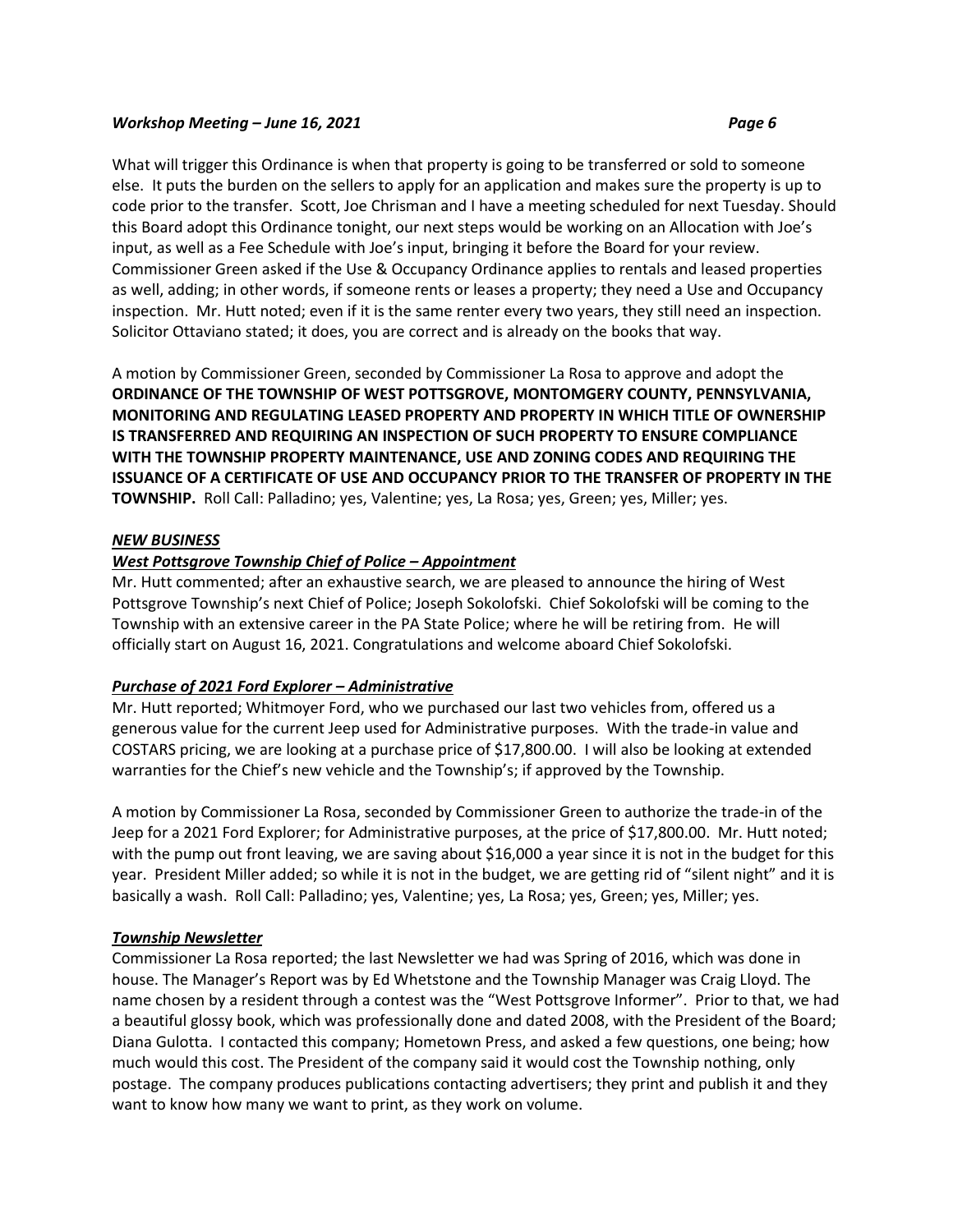Commissioner La Rosa noted; we are looking at about 2,600 and all we have to pay for is the postage. In my previous life I was in publishing. I would like to spearhead this project with the blessing of the Board, adding; all we've got to do is provide a copy. The next/first issue will be fall of this year, so we talk about the new Police Chief, things going on in the winter, calendar of events and so forth. Commissioner La Rosa stated; the questions I'll try to answer before we go anywhere else is; the newsletter is going to come out twice a year; Fall and Spring, how does the company make money; ad revenue, so they'll sell as many as they want and as little as they can. Is there a minimum number of ads to be sold for the publication; none, what does the Township have to do to sell ads; just provide the name and addresses, and we just need to provide the information to the publication. We did a rough estimate yesterday with the company with regards to postage, and it will be roughly \$700 per issue to send this out. I do not see any reason why we wouldn't do this, but I'm putting it out for any comments or questions. Commissioner Valentine noted; if we did this, we had a contest for the name; can we still keep it that name? Commissioner La Rosa stated; it's ours, we can do whatever we want, adding; we can keep it, put it on the website and ask for suggestions, along with asking the residents what they would like to see.

A motion by Commissioner La Rosa, seconded by Vice President Palladino to move forward with the West Pottsgrove Township Newsletter. Roll Call: Palladino; yes, Valentine; yes, La Rosa; yes, Green; yes, Miller; yes.

President Miller commented; I will put you in charge of not the content, but as the liaison; yourself and the Township Manager, to gather the information. Vice President Palladino stated; I disagree, you should be in charge of the content and limit people's sentences and paragraphs. Commissioner Valentine also stated; reach out to the Commissioners for any input for articles.

#### *ARPA Funds*

Mr. Hutt reported; the Township's application to receive the American Rescue Plan Act funds has been successfully submitted. We are confirmed to receive the \$401,720.44, which will come in two installment payments. As previously discussed, our Township has only a few options for these funds; primarily being water and sewer. We are awaiting further guidance from the Government, as this remains a moving target.

Vice President Palladino stated; you have to give this young man credit because he started the application and the next day we got the email back saying what a great job he did on the application.

#### *CITIZEN'S COMMENTS*

There was none.

# *CORRESPONDENCE*

There was none.